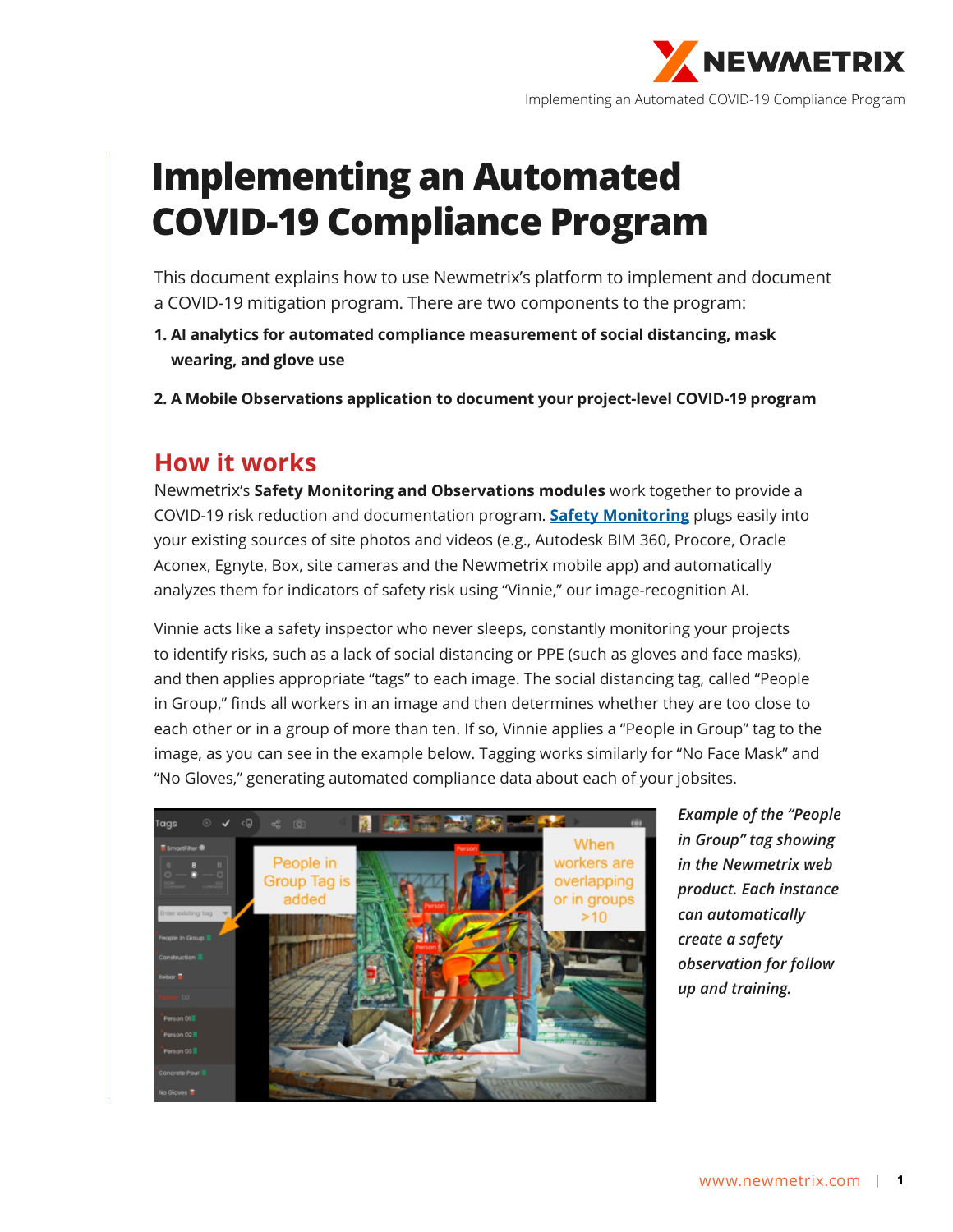

# **How to use it to drive behavior**

Image tagging is just the beginning. The platform provides a customizable workflow to easily summarize all of the Vinnie tags for management and project teams. Newmetrix can send daily Photo Report summaries of all images tagged with the COVID-19 related tags to provide automatic reporting on which jobs may need more reinforcement on COVID-19 behaviors.

| People in Group sample project |                                                                                                                                                                                         |               |
|--------------------------------|-----------------------------------------------------------------------------------------------------------------------------------------------------------------------------------------|---------------|
| People in group                |                                                                                                                                                                                         |               |
| 1. Ricky Kahn 01/10/2020       | <b>COMMENTS</b>                                                                                                                                                                         | <b>REVIEW</b> |
|                                | <b>TAGS (13)</b><br>Manual Tags (none) Smart Tags People in group, Person,<br>Person, Foundation, Person, Person, Person, Rebar,<br>Concrete Pour, Person, Person, Person, Construction |               |
|                                |                                                                                                                                                                                         |               |

*Sample automatic (or on demand) .pdf report identifying People in Group examples.*

Need a more up-to-the-minute analysis? Newmetrix provides a "real time view" via a saved search (which can be configured for a single project or across many projects) for today's data, as shown below. This realtime view can also be accessed via the Newmetrix mobile app for direct viewing and response in the field.

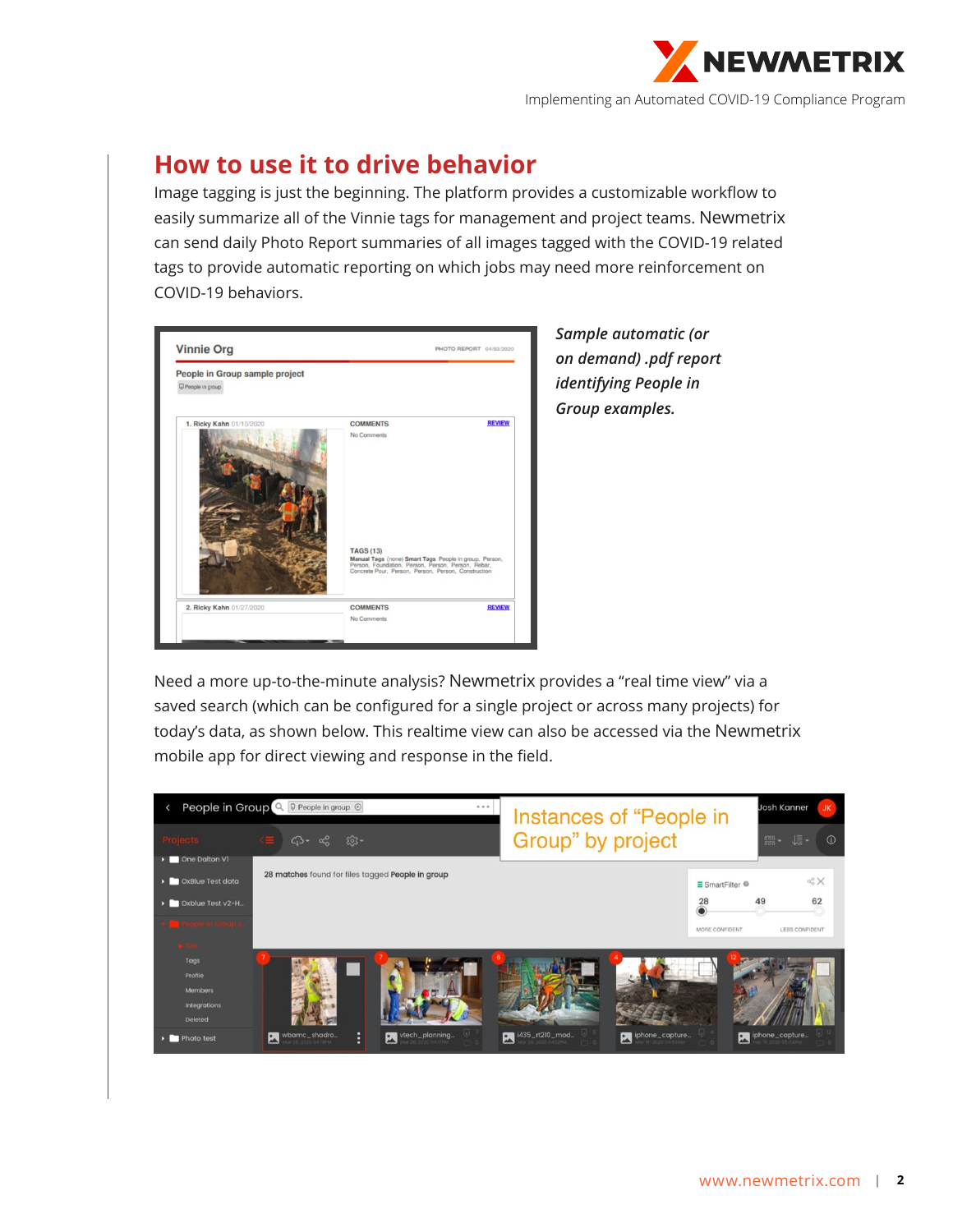

Need real-time notifications? The Newmetrix **[Safety Observations](https://www.newmetrix.com/safety-observations)** module can be configured so that "real-time" notifications are automatically sent to key parties each time the "People in Group" tag is found. All observations are then tracked and statused in the observations log so that they are never lost and serve as evidence of a proactive COVID-19 mitigation program. Manual observations from personnel on site can be directly created in Autodesk BIM360 or Procore using our integration as shown here.



*Any tagged image can be used to create a safety observation in Procore, BIM360, or automatically in Newmetrix's Safety Observations application.*

The data tagged by Vinnie can also be displayed across your projects in a Power BI dashboard. This data, automatically updated daily, includes all of the safety tags that Vinnie can identify, not just "People in Group." The tag data is also available via our API if you would like to include it in your own dashboards or analytics.

|                         |                |                                                                          |                                           |                                                                     |                                           |                                | <b>Safety Manager</b>   | Project                     | Month                                    |
|-------------------------|----------------|--------------------------------------------------------------------------|-------------------------------------------|---------------------------------------------------------------------|-------------------------------------------|--------------------------------|-------------------------|-----------------------------|------------------------------------------|
|                         |                | TRENDS - COVID-19                                                        |                                           |                                                                     |                                           |                                | All                     | $\checkmark$<br>All         | $\checkmark$<br>2020-04<br>$\checkmark$  |
|                         |                |                                                                          |                                           |                                                                     |                                           |                                |                         |                             |                                          |
| <b>DETAILED METRICS</b> |                |                                                                          |                                           |                                                                     |                                           |                                |                         |                             | <b>CONSTRUCTION</b><br><b>ACTIVITIES</b> |
| Date                    | Project<br>URL | Project                                                                  | Photos with<br>$\sqrt{7}$<br>People       | <b>Potential Social</b><br>$\overline{z}$<br><b>Distance Issues</b> | <b>Social Distancing</b><br>Compliance    | Gloves<br>Compliance           | Face Mask<br>Compliance | PHOTOS WITH PEOPLE          | MEP                                      |
| 2020-04                 | രം             | Project 585                                                              | 104                                       | 11                                                                  | 89%                                       | ۰<br>93%                       | 100%                    |                             | 4446                                     |
| 2020-04                 | Q <sub>2</sub> | Project 546                                                              | 81                                        | $\overline{22}$                                                     | 73%                                       | 100%                           | 100%                    | 5.516                       |                                          |
| 2020 04                 | <b>G</b>       | Project 600                                                              | 49                                        | 4                                                                   | 92%                                       | 98%                            | 100%                    |                             | <b>Interior Work</b>                     |
| 2020 04                 | $\infty$       | Project 570                                                              | 197                                       | 17                                                                  | 91%                                       | 94%                            | 100%                    |                             | 1172                                     |
| 2020 04                 | G              | Project 548                                                              | 29                                        | 12<br>60                                                            | 59%                                       | 91%                            | 100%                    |                             |                                          |
| 2020 04                 | $\circledcirc$ | Project 554                                                              | 274                                       | 33                                                                  | 88%                                       | 91%                            | 100%                    | POTENTIAL SOCIAL            | <b>Structural Steel</b>                  |
| 2020 04                 | <b>G</b>       | Project 594                                                              | 164                                       | $\overline{3}$                                                      | 98%                                       | 100%                           | 100%                    | <b>DISTANCE ISSUES</b>      |                                          |
| $2020 - 04$             | <b>SO</b>      | Project 550                                                              | 19                                        | $\overline{z}$                                                      | 89%                                       | 94%                            | 100%                    |                             | 703                                      |
| $2020 - 04$             | <b>Gb</b>      | Project 562                                                              | 12                                        | $\Omega$                                                            | 100%                                      | 92%                            | 100%                    | 617                         |                                          |
| $2020 - 04$             | B              | Project 601                                                              | 94                                        | $\mathbf{a}$                                                        | 91%                                       | 81%                            | 100%                    |                             | Foundation                               |
| $2020 - 04$             | <b>SB</b>      | Project 592                                                              | 120                                       | $\overline{\phantom{a}}$                                            | 96%                                       | 95%                            | 100%                    |                             | 206                                      |
| $2020 - 04$             | $\infty$       | Project 573                                                              | 69                                        | 16                                                                  | 77%                                       | 92%                            | 100% v                  | <b>SOCIAL DISTANCING</b>    |                                          |
| $2020 - 04$             | $\infty$       | Project 595                                                              | $\overline{\mathbf{z}}$                   | $\Omega$                                                            | 100%                                      | 100%                           | 100%                    | <b>COMPLIANCE</b>           | <b>Trench Work</b>                       |
|                         |                |                                                                          |                                           |                                                                     |                                           |                                |                         |                             | 179                                      |
|                         |                | POTENTIAL SOCIAL DISTANCE ISSUES BY PROJECT                              |                                           |                                                                     |                                           |                                |                         | 89%                         |                                          |
|                         |                |                                                                          |                                           |                                                                     |                                           |                                |                         |                             | <b>Finish Detail</b>                     |
| 219                     |                |                                                                          |                                           |                                                                     |                                           |                                |                         |                             | 132                                      |
|                         |                |                                                                          |                                           |                                                                     |                                           |                                |                         |                             |                                          |
|                         |                |                                                                          |                                           |                                                                     |                                           |                                |                         | <b>FACE MASK COMPLIANCE</b> | Concrete Pour                            |
|                         |                |                                                                          |                                           |                                                                     |                                           |                                |                         |                             | 112                                      |
|                         |                |                                                                          |                                           |                                                                     |                                           |                                |                         | 83%                         |                                          |
|                         | 90             |                                                                          |                                           |                                                                     |                                           |                                |                         |                             | Excavation                               |
|                         |                |                                                                          |                                           |                                                                     |                                           |                                |                         |                             |                                          |
|                         |                |                                                                          |                                           |                                                                     |                                           |                                |                         |                             | 90                                       |
|                         |                | 33<br>25<br>22<br>22                                                     | 19<br>17                                  |                                                                     |                                           |                                |                         | <b>GLOVES COMPLIANCE</b>    |                                          |
|                         |                |                                                                          | 16<br>12                                  | 11<br>8<br>$\overline{7}$<br>5                                      | 5                                         |                                |                         |                             | Demolition                               |
|                         |                |                                                                          |                                           |                                                                     |                                           |                                |                         | 89%                         | 15                                       |
| Project S               | Project spp    | Project 55A<br>Project 603<br>Project Safe<br>Project 563<br>Project 587 | Project 570<br>Project 548<br>Project 513 | Project SAA<br>Project 585<br>erolect 601<br>Project 60A            | Project 592<br>Project 600<br>Project spA | Spy engler star est engler spe |                         |                             |                                          |
|                         |                | Project safe                                                             |                                           |                                                                     |                                           |                                |                         |                             |                                          |
|                         |                |                                                                          |                                           |                                                                     |                                           |                                |                         |                             |                                          |
|                         |                |                                                                          |                                           |                                                                     |                                           |                                |                         |                             |                                          |
|                         |                |                                                                          |                                           |                                                                     |                                           |                                |                         | powered by                  | <b>NEWMETRIX</b>                         |
|                         |                |                                                                          |                                           |                                                                     |                                           |                                |                         |                             |                                          |

*Sample Power BI dashboard visualizing cross project data on COVID-19 compliance for trend analysis and identifying projects for additional attention.*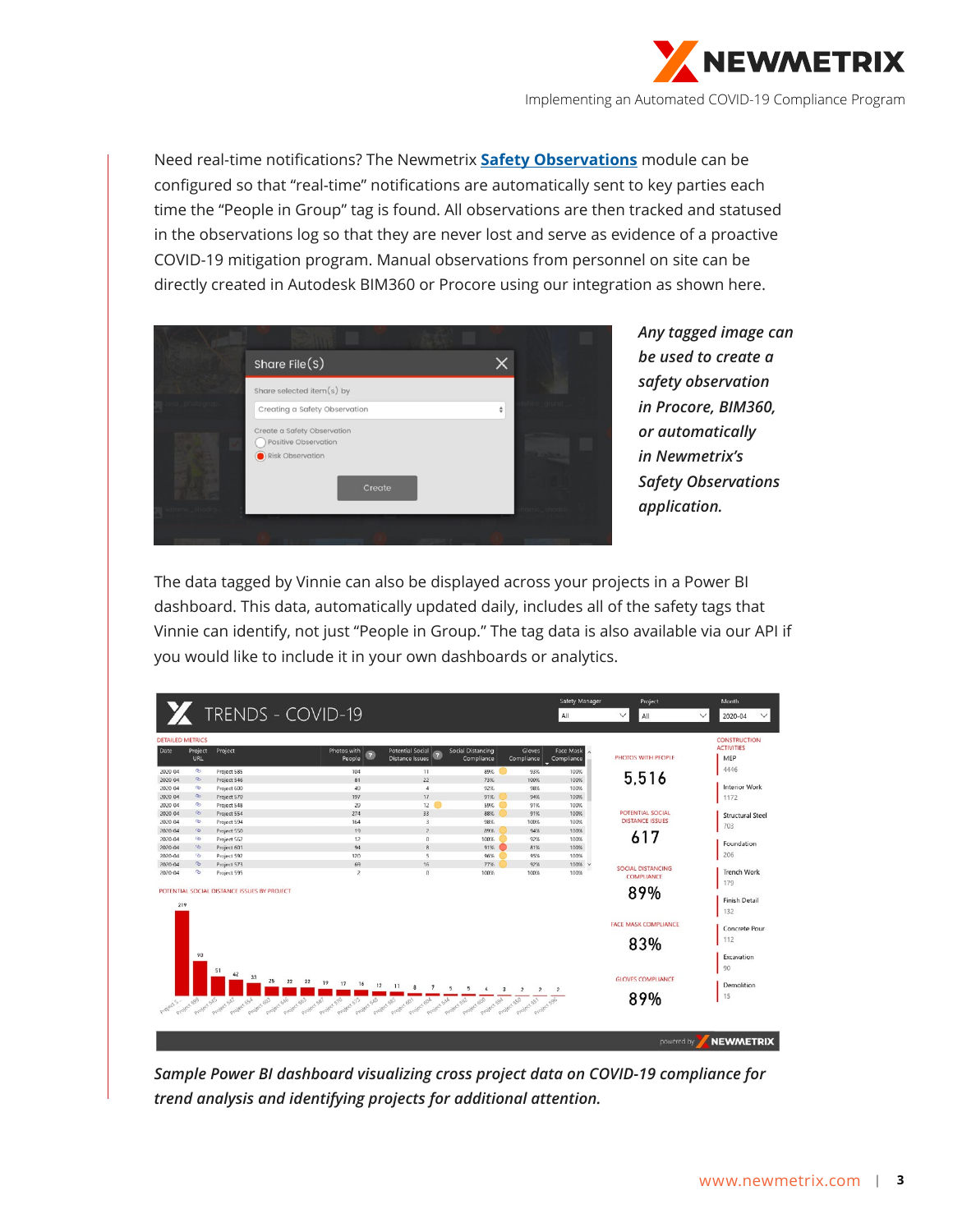

# **What other tags does Vinnie look for?**

COVID-19 related tags are just a few of many different safety indicators that Vinnie can tag. Others include PPE, workers at height, housekeeping, standing water, phases of construction, and many more.

### **How can I document all aspects of my COVID-19 program?**

In addition to automatic observation creation as mentioned above, field and safety personnel can use the "Positive Observations" section of the mobile Newmetrix Observations application to document the presence of COVID-19 mitigation measures such as handwashing stations, temperature checking and social distancing training on a daily or weekly basis. By logging these "Positive Observations" organizations create a log of all of the correct practices that happen on each site. These observations can be automatically included in a daily or weekly dashboard and/or report, like the one seen below, to document your program, which creates an automatic audit trail of your proper program implementation automatically, saving time for field teams and managers.

## **How can I try it?**

It's free to start. We want to help you unlock insights from your data in these unprecedented

|                            | <b>Radiant Construction</b>                                                                  |                        | DAILY OBSERVATION REPORT 05/29/2020                                                                                      |  |  |  |
|----------------------------|----------------------------------------------------------------------------------------------|------------------------|--------------------------------------------------------------------------------------------------------------------------|--|--|--|
| <b>Recent Observations</b> |                                                                                              |                        |                                                                                                                          |  |  |  |
|                            | <b>OBSERVATION INFO</b>                                                                      | <b>HAZARD CATEGORY</b> | <b>NOTES</b>                                                                                                             |  |  |  |
| 20                         | <b>SO-204 NEW</b><br><b>FOUR SEASONS</b><br><b>Vinnie Al</b><br>05/28/2020 05:28 PM EST      | COVID-19               | Potential social distancing infraction. Potential PPE<br>infraction - worker missing gloves.                             |  |  |  |
| 16                         | <b>SO-203 NEW</b><br><b>FOUR SEASONS</b><br><b>Vinnie Al</b><br>05/28/2020 05:24 PM EST      | COVID-19               | Potential social distancing infraction.                                                                                  |  |  |  |
| 16                         | <b>SO-202 NEW</b><br><b>JOHN HANCOCK</b><br><b>Dmitry Radiant</b><br>05/28/2020 05:15 PM EST | COVID-19               | Observed workers on level 3 not following social<br>distancing guidelines. Spoke to foreman, will follow up<br>tomorrow. |  |  |  |
| ☆                          | <b>SO-199 NEW</b><br><b>FOUR SEASONS</b><br>Sample User<br>05/28/2020 11:35 AM EST           | COVID-19               | Proper Social Distancing Observed at Entrance / Exit                                                                     |  |  |  |
| ☆                          | <b>SO-200 NEW</b><br><b>FOUR SEASONS</b><br><b>Sample User</b><br>05/28/2020 11:35 AM EST    | COVID-19               | Hand Washing Station in Use                                                                                              |  |  |  |
| ☆                          | <b>SO-201 NEW</b><br><b>FOUR SEASONS</b><br><b>Sample User</b><br>05/28/2020 11:36 AM EST    | COVID-19               | Temperature Checks Conducted at Entrance / Exit                                                                          |  |  |  |

*Sample automatic report summarizing positive observations of COVID-19 program.*